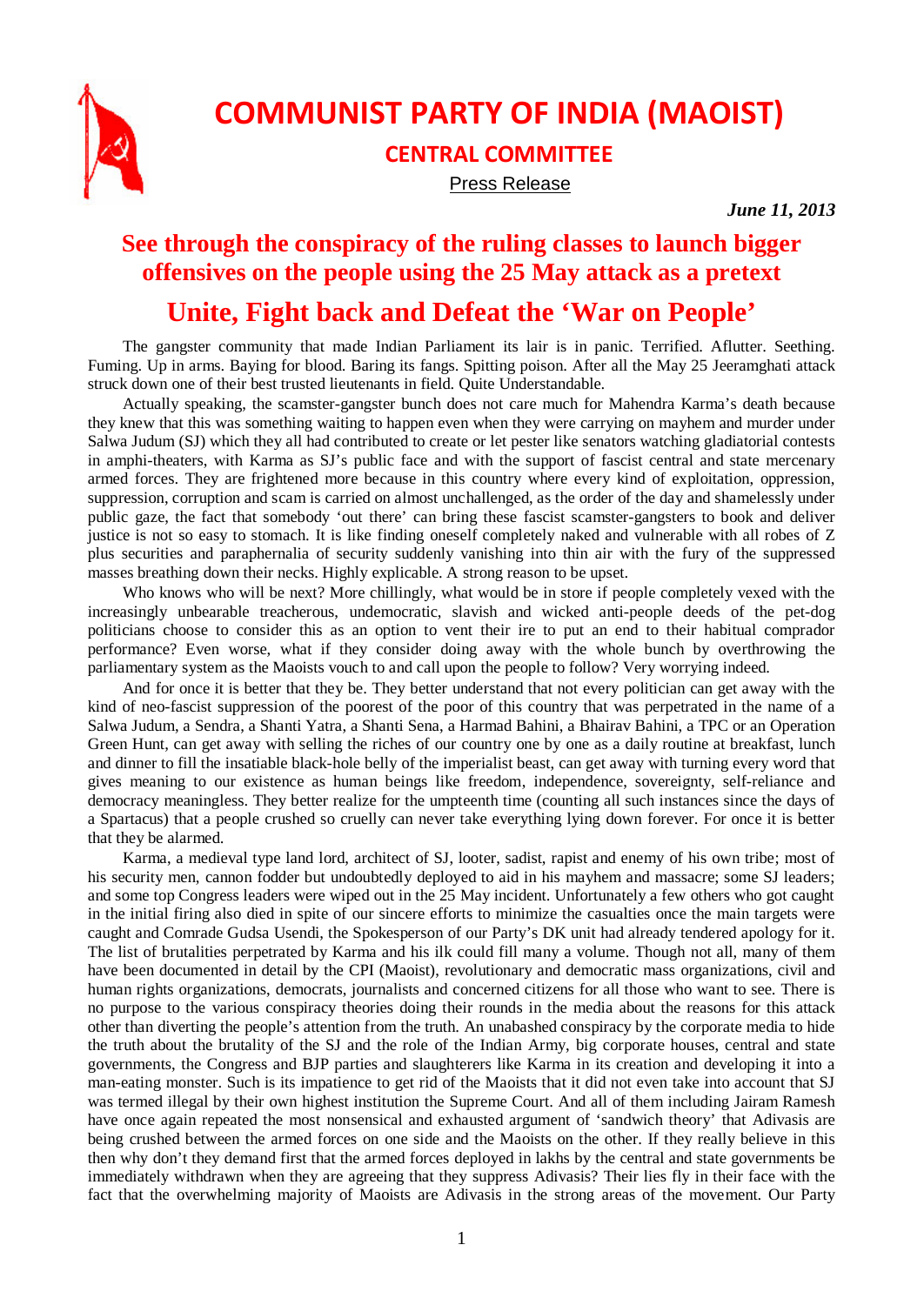reiterates that we never work against the interests of the people. It is solely the ruling classes and their forces that suppress the people and our Party fights it back.

Let all the people's enemies face the truth – the plain simple naked truth. Our Party and the PLGA defend the right of the people to defend themselves from oppressors and looters and on May 25 our brave PLGA guerillas led the people from the front to eliminate one of the arch enemies of the revolutionary people of India, particularly Dandakaranya people and more particularly Bastar people and some other people's enemies as part of their broader resistance to big landlords and corporate exploitation and loot. And we take this occasion to deafeningly declare one more time that our PLGA would continue defending the people and their right to defend themselves and would lead them from the front as long as government forces, state-sponsored vigilante gangs and class enemies continue their 'War on People'. For, the oppressed have nothing without the People's Army.

This is as much as the 25 May incident is concerned. But what we really want to draw the attention of the people to is the perplexing way in which democracy comes up for discussion only when such attacks happen. Isn't it too much of an oddity that it becomes the rarest of the rarest available commodity in the market square of the Parliament and is up for sale only when the toiling masses do a Bhagat Singh in some remote corners of our country? In fact, we are also weary of the manner in which we Maoists also make headlines only during such incidents. So for a change, why don't we look at what is happening as a routine in our daily lives to make democracy or Maoism a topic of everyday relevance?

True to its social fascist character the CPI (M) politburo demanded "firm action" to put an end to "these Maoists depredations" and urged "all democratic forces to fight the politics of violence by the Maoists" and all the major political parties from Congress and BJP to SP and JD (U) went over the top in condemning this attack without speaking a single word about the actual reasons behind it. Corporate media was at its lying best and bayed for the blood of the Maoists more than any other so-called democratic institutions, bootlicking scoundrel that it is. The meeting on internal security with the Chief Ministers and the later all-party meeting both held in the aftermath of the 25 May incident described it as a "direct attack on democracy and freedom". The CMs unanimously declared – "We strongly disagree with the ideology of the Maoists. They want to overthrow parliamentary democracy and Constitution of India through violent means... this must be resisted with all our might." They resolved "to use all legitimate means at their disposal" to counter the activities of the CPI (Maoist) and barked that they would not tolerate it or compromise about it.

"We appeal to the youth of the affected states to give up violence and pursue their goals through legitimate and democratic means. We assure them that we are sensitive to their concerns and will make every effort to bring them into the mainstream of social and political life," the resolution added. The same feeling was expressed at the all-party meeting.

Democracy? Freedom? Whose and what for? Better ask the women who were raped/gang raped and/or killed and the children who have been witnessing and are even victims of atrocities/massacres that are being committed by vigilante gangs like SJ and armed forces on their families and villages what these hollow words mean. The only democracy we see is democracy for the looters to hand over the riches of our country for peanuts to the imperialists and crave for their share in the remains. The only freedom we see is that of the armed forces to loot, destruct, rape, massacre and forcefully displace the oppressed masses for the interests of the imperialists, comprador bureaucratic bourgeoisie (CBB) and the big land lords. The Indian Parliament is one of the most rotten institutions in the world that allows and facilitates all this in the name of 'democracy and freedom'. So what's wrong in wanting to or calling upon to overthrow an institution that led the people of our country since six decades into a dark tunnel with no egress leaving no option but to destroy it? Have you not taught in schools that democracy is by the people, for the people and of the people? Then do the people not have a right to reject it or even overthrow it when it exists and works exactly to harm their interests? Leave aside attacks like a Tadimetla or a Jeeramghati. They are tactics and an inevitable part of people's resistance when lakhs of forces get deployed with huge gear of modern weapons to repress them as mentioned above. Don't reduce our political line and praxis to such attacks. CPI (Maoist) is a political party with a clear cut scientific ideology - Marxism-Leninism-Maoism, political line and political programme that would lead to the establishment of genuine democracy for the people of our country. Whoever wants to talk or write anything about Maoists better go through it first before labeling us with various names like terrorists, left wing extremists etc.

Briefly, it states - India is a semi-colonial semi-feudal country; the targets of our revolution are imperialism, the comprador bureaucratic capitalism and feudalism exploiting and oppressing the people of our country and are to be overthrown through New Democratic Revolution (NDR) to establish a People's Democratic Federal Republic. Contradiction between feudalism and broad masses is the principal contradiction at present. During the process of resolving this contradiction through the armed agrarian revolution, which is the axis of the new democratic revolution, that is, protracted people's war, the resolution of other contradictions will be facilitated. The semi-colonial semi-feudal character of Indian society determines that the Indian revolution would have to pass through two stages. The task of first stage is to change the semi –colonial, semi -feudal society into an independent new democratic society through the resolution of the two fundamental contradictions of the present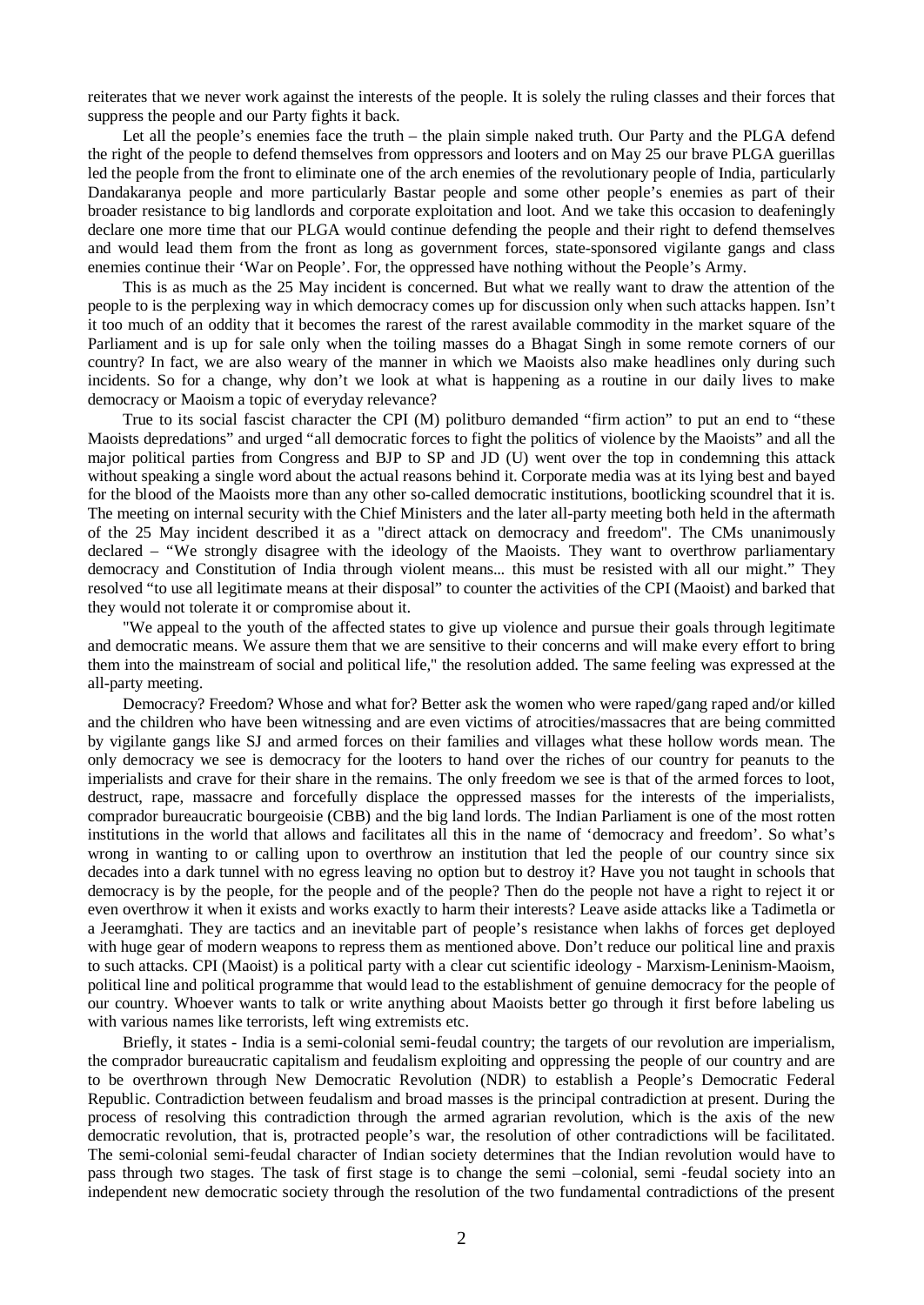Indian society, i.e. the contradiction of the Indian people with imperialism and the contradiction of the broad masses with feudalism. Again, in its continuity, the task of second stage is to establish the socialist system and continuing the revolution advancing towards communism on the world scale. This new democratic state will be the people's democratic dictatorship exercised by the united front comprising the proletariat, peasantry, pettybourgeoisie and the national bourgeoisie class under the leadership of the proletariat based upon the workerpeasant alliance. The state will guarantee real democracy for the vast majority of the people while exercising dictatorship over the tiny minority of the exploiters. This new democratic revolution will bring national independence uprooting the imperialist slavery, exploitation and control, and will establish the people's democracy uprooting the feudal autocracy.

Workers, peasants and urban poor who form the overwhelming majority of the population in our country are living in utter poverty as victims of hunger, disease, inhuman feudal-imperialist exploitation and oppression and they would be liberated from all these through NDR. It uproots the Brahminical feudal hierarchical inhuman caste system that kept crores of Dalits and other oppressed castes in suppression since centuries and the feudal and imperialist patriarchal social system that had been exploiting and oppressing half of the population i.e., women. It destroys the Hindu chauvinist domination that had been oppressing the religious minorities in our country particularly on Muslims and Christians. Vast majority of the Adivasis have long been deprived of their land and other traditional means of livelihood without providing any alternative and have been the major victims of 'development' and 'displacement'. They would live a life of dignity, freedom and self-reliance in a new democratic society. Present day India is a prison-house of nationalities. The New Democratic state would unequivocally recognize the right to self-determination of the nationalities including the right to secession and the New Democratic India would be formed only with those states that voluntarily stay within it. The rotten, decaying, antidemocratic, anti-people, obnoxious semi-colonial and semi-feudal culture that is dominating all the spheres of our life would be destroyed. Hatred for labour, patriarchy, superstition, autocracy, imperialist slavery, national chauvinism, communalism, casteism, blind greed, self-centredness, consumerist culture, and perverted sex-centered ideology and culture would be ended. Feudal culture which is primarily the Brahminical caste-based culture of engrained superiority would be extinguished.

This state will try its best to peacefully and fairly settle border, water and other disputes with neighbouring countries and will develop friendly relations with them. This state will never exert any expansionist behaviour with the neighbouring countries. This People's Democratic State will establish unity with the international proletariat and the oppressed nations of the world; opposes imperialist war and aggression, bullying, subversion and interference etc. It will support and help by all means the revolutionary struggles and revolutionary war, especially the ongoing struggles under the leadership of various Maoist revolutionary forces against capitalism, imperialism and reaction the world over.

A succinct 25-point programme of the People's Democratic Federal Republic or New Democratic State is clearly laid down in the Party Programme of CPI (Maoist) for anybody who cares to go through it. Let any debates on Maoists center on it.

The ruling classes are appealing to the youth to give up violence and pursue their goals through legitimate and democratic means. Fair enough? Isn't it common sense that even to use 'legitimate and democratic means' you need some semblance of democracy at least? The workers organizations/trade unions, the peasant and agricultural laborer organizations, the women's organizations, cultural organizations, student and youth organizations and even children's organizations are banned. Voices of writers, cultural artistes, democrats, intellectuals and their organizations are stifled. Fundamental rights get curbed on a daily basis. Draconian laws are promulgated or updated in the footsteps of the colonialists with unfailing regularity in step with the intensifying repressive measures. Courts side with the big scamster-gangsters, treacherous politicians, smugglers and criminals, while political and social activists and innocent people are thrown into jails, maimed with tortures and put to death. This is what the youth of our beloved country with huge potential to develop our country into a genuine independent sovereign prosperous democratic state is going through. The lakhs of youth that have been murdered in cold-blood by the Indian security forces in Kashmir, North-East and in the vast rural tracts of Andhra Pradesh, Dandakaranya, Bihar-Jharkhand, Odisha, West Bengal, Maharashtra, UP, Karnataka, Assam, MP and other areas of revolutionary movement is the cream of present day India with independent creative thinking and productivity that is forming/joining democratic, national liberation and revolutionary organizations and parties to give a better shape to the future of our beloved country. The glaring fact is that youth have taken up arms as a historic task of the oppressed masses to shape their future with their own hands relying on their own strength and their own people only after decades of recurring and frustrating failure of the Indian State to respond to their usage of 'legitimate and democratic means' to gain their genuine demands and rights. Appealing to them to give up arms for 'legitimate and democratic means' is not only putting things upside down but also a cruel joke. Youth have not taken up guns because they fancy them or in an atmosphere where there was no dearth of legitimate and democratic means or because they don't value democracy. It is quite the opposite. They are taking up guns